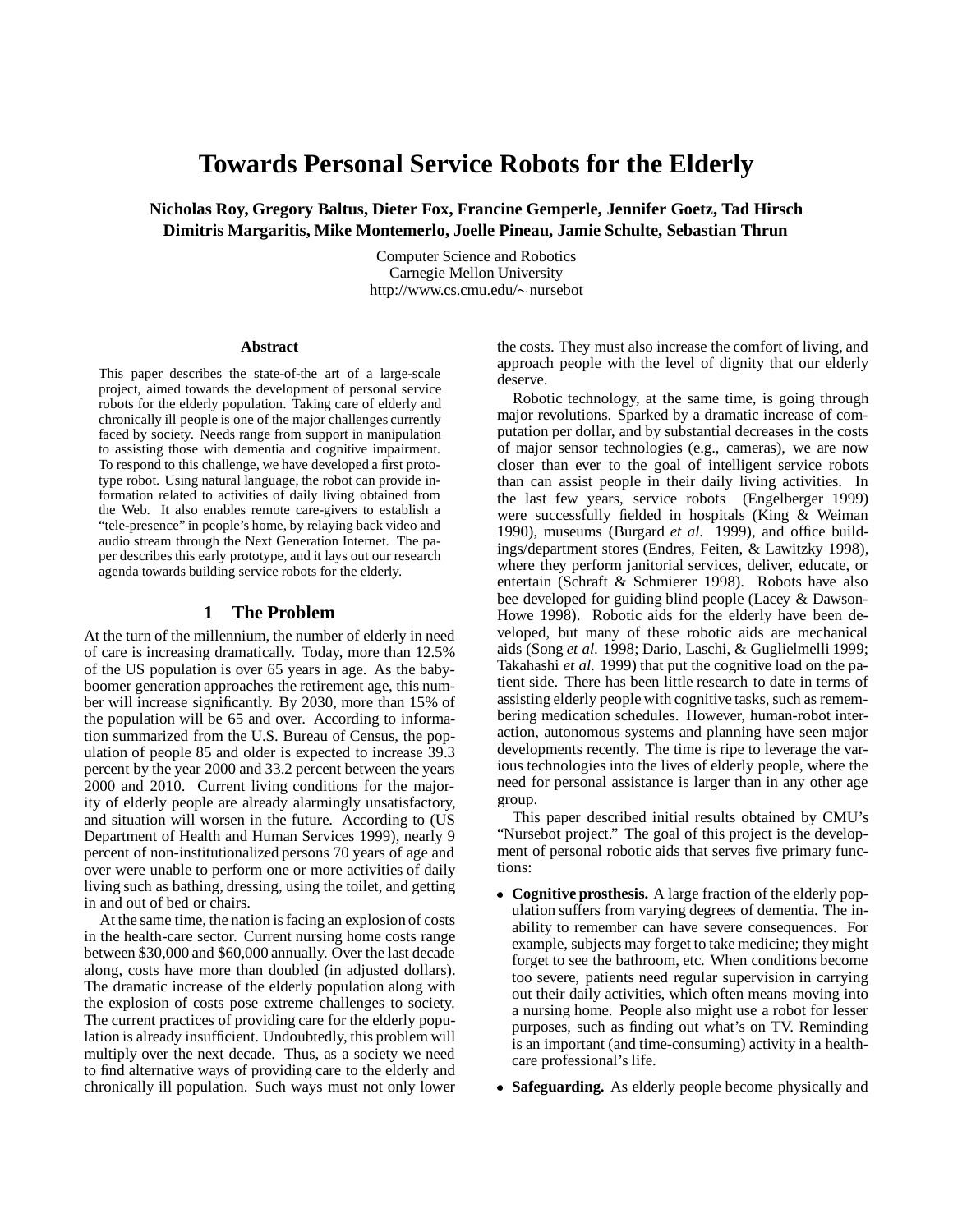cognitively impaired, the private home can pose substantial risks. For example, accidents relating to falling can have, if undetected by others, severe consequences (up to a patient's death). loss of stability is a leading problem for independently living elderly people. By reducing such risks through systematic monitoring and safeguarding, the move into dependent living (e.g., nursing home) can be delayed.

- **Systematic Data Collection.** A key problem currently faced in the health care sector is the inability to collect data for people living in private homes. Such data include statistics on medication (when did the person take what?), daily living activities, and factors related to the prediction of specific medical risks (blood sugar, leg diameter). Assuming that the necessary mechanisms are in place to guarantee the privacy of such information, such data can be of tremendous value for professional care givers in their diagnosis and selection of treatment.
- **Remote tele-medicine.** In the US, home visits by healthcare professionals (e.g., doctors) are extremely rare, due to the high costs involved. The idea of robotic telepresence is to use Internet technology to relay live video and audio stream from the doctor's office to the patient's living room, thereby enabling the doctor to establish a tele-presence in the patient's home. The ability to move (and manipulate) provides an enhanced degree of flexibility currently lacking in video-conferencing and other, competing alternatives.
- **Social interaction.** Finally, the vast majority of independently living elderly people is forced to live alone, and is deprived of social interaction. Social engagement can significantly delay the deterioration and health-related problems. While robots cannot replace humans, we seek to understand the degree at which robots can augment humans, either by directly interacting with the person, or by providing a communication interface between different people that is more usable than current alternatives.

To accommodate these needs, we are currently developing a first generation personal service robot specifically targeted at people with mild forms of dementia and other physical inabilities (e.g., low blood pressure). This paper describes the current system design, along with initial results obtained in a controlled experiment.

# **2 Hardware Design**

The current prototype robot, called *Flo* (in honor of *Florence Nightingale*) is shown in Figure 1. Flo is built on top of a Nomad Scout differential drive mobile base, equipped with 16 ultrasonic range finders. The custom-made robot is equipped with a SICK PLS laser range finder, capable of measuring distances at an angular resolution of one degree and a spatial resolution of 5 cm, within a planar perceptual field that covers a 180 degree range. Flo is also equipped with two on-board PCs, connected to the Internet via a 2mbit/sec wireless Ethernet link manufactured by Breeze-Com. A bright, touch-sensitive color display is mounted conveniently at approximate eye height for for sitting people. On top of that, FLO possesses an actuated face that



**Figure 1**: Side view of Flo, the robot. The robot is equipped with a touch-sensitive display, a laser range finder, an array of 16 sonar sensors, and two on-board PCs.

enables it to show different facial expressions by modifying the angle of its mouth and that of its eyebrows. The face is mounted on a 2D pan/tilt unit (by Directed Perception), capable of swiveling the face at high speeds. Additionally, the eyes are motorized, which enables them to saccade when tracking a person's face. Flo's eyes are whitebalanced color CCD cameras with an approximate aperture angle of 100 degrees. The cameras are connected to a pair of frame grabbers and JPEG encoders for image processing and high-bandwidth communication. Flo is also equipped with a speaker system and a microphone, necessary for recording and synthesizing speech and other acoustic signals (e.g., music). Flo's battery lifetime is approximately 45 minutes. The robot currently lacks a mechanism for connecting itself to a battery charger, making it necessary that a human assists the robot in operation.

# **3 Software**

At the current point, Flo consists of four major software subsystems, each of which is designed with a specific goal in mind for assisting the elderly.

# **3.1 Tele-Presence Interface**

One of the most important goals of a robot assistant is not to supplant communication between the users and other people such as nurses and doctors, but to facilitate it. Rather than replacing a nurse, Flo needs to allow real nurses to monitor and interact with the user. Furthermore, while having family and relatives visit can often be difficult, Flo can allow for virtual visits using the tele-presence, in this way increasing the user's contact with the outside world at relatively little effort.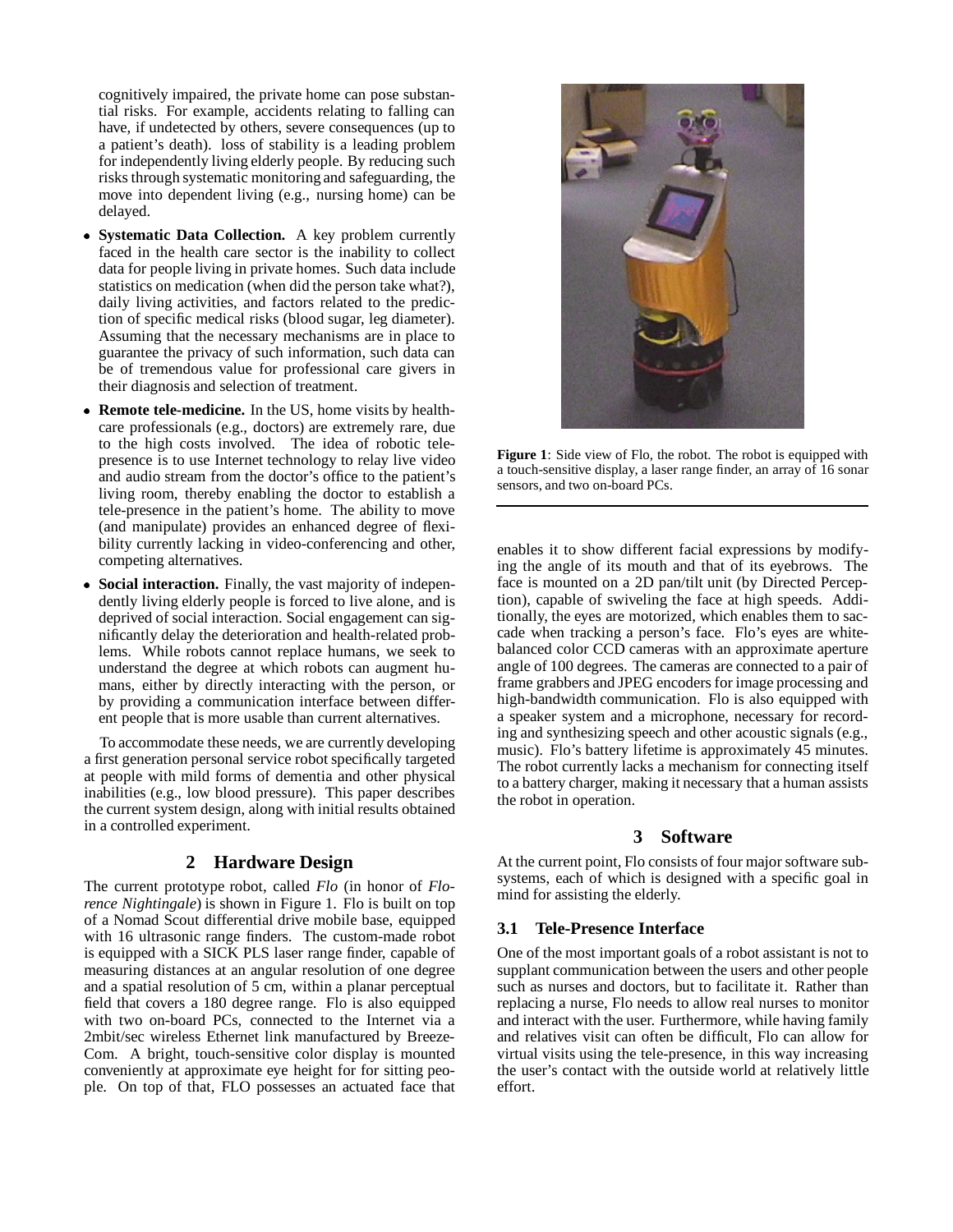

**Figure 2**: Flo interacts with a person.

The tele-presence interface consists of a camera and microphone on-board Flo, that transmit the video and audio signal to a remote station. Both camera and microphone are mounted inside Flo's head, to provide as robot-centric a representation as possible. The video feed is compressed into a JPEG feed on board, and then both signals are transmitted to a local base-station over the wireless Ethernet, and then to a remote station. At the remote station the JPEG is decompressed and synchronized with the audio before they are played back on the remote computer's screen and speakers. JPEG cards are used instead of the higher compression afforded by MPEG cards, because MPEG compression causes a significant latency in the signal transmission, usually around .25sec and enough to be annoying  $<sup>1</sup>$ .</sup>

At the moment, the wireless bandwidth does not support bi-directional tele-presence, although the recent availability of 11 Mbps wireless Ethernet will eliminate this problem, making wireless bi-directional tele-presence a reality. Currently, an audio signal can be transmitted from the remote station to on-board the robot where it can be played out the Flo's speakers. Thus, it is possible to have a live conversation with someone's presence "embedded" in Flo.

In addition to the communication modes, the telepresence offers control of the robot to the remote user. Using a joystick, a health care giver, friend or relative can drive the robot around the user's rooms, and also direct the robot's gaze by controlling the head configuration. The safety of the robot is guaranteed by the robot's navigation software, which limits the robot's velocity so as to avoid collisions with obstacles. Figure 3 shows the graphical interface, which is run inside a Web browser. The interface displays the video steam, along with the robot's sensor readings (sonar only). It offers and easy-to-use joystick interface for remote robot operation.



**Figure 3**: A picture of the tele-presence interface, at the remote console.

# **3.2 Speech Interface**

One of the major goals that has dictated the design process has been to develop a robot that allows the most natural interaction between the users and the robot. Elderly people often have difficulties interacting through unfamiliar means, such as keyboards and computer screens. It is therefore of great importance that the robot communicates in ways familiar to elderly people. To that end, spoken interaction with the robot is absolutely essential.

Flo possesses a real-time speech interface. The speech recognition system is based on CMU's SPHINX II system (Lee 1989; Ravishankar 1996). This system has the principle virtues of being speaker-independent, and requiring no pre-training by any user. Furthermore, most existing speech recognition systems require very small distances between the speaker and the microphone for reasonable recognition rates, however, our experience has shown that we can control the robot across a lab. SPHINX is capable of handling vocabularies of thousands of words, but the commandand-control tasks that Flo is predicted to perform do not require large vocabularies. At the moment, Flo's vocabulary consists of approximately one hundred words, enabling it to understand a variety of questions relating daily living activities such as inquiries for the television program and the weather forecast.

The speech recognition system is controlled by a dialog manager that generates the appropriate response, based on the observed utterance from the user. Since much of the speech around the robot is assumed not to be directed to the robot, it is necessary to signal the attention of the dialog manager by using the phrase "Flo" in each utterance, much as one might call a nurse over before talking to her. The dialog manager is currently based on keyword-spotting over the utterance strings, although more sophisticated techniques are in development using Markov Decision Process algorithms. One of the advantages of using probabilistic dialog managers is the ability to handle varying recognition rates, and to increase the managers ability to detect outof-vocabulary words. Natural Language Processing can be used for dialog management, however, our experience has

<sup>&</sup>lt;sup>1</sup>MPEG compression uses information from previous and future frames, and therefore needs to acquire several frames before it can begin compression.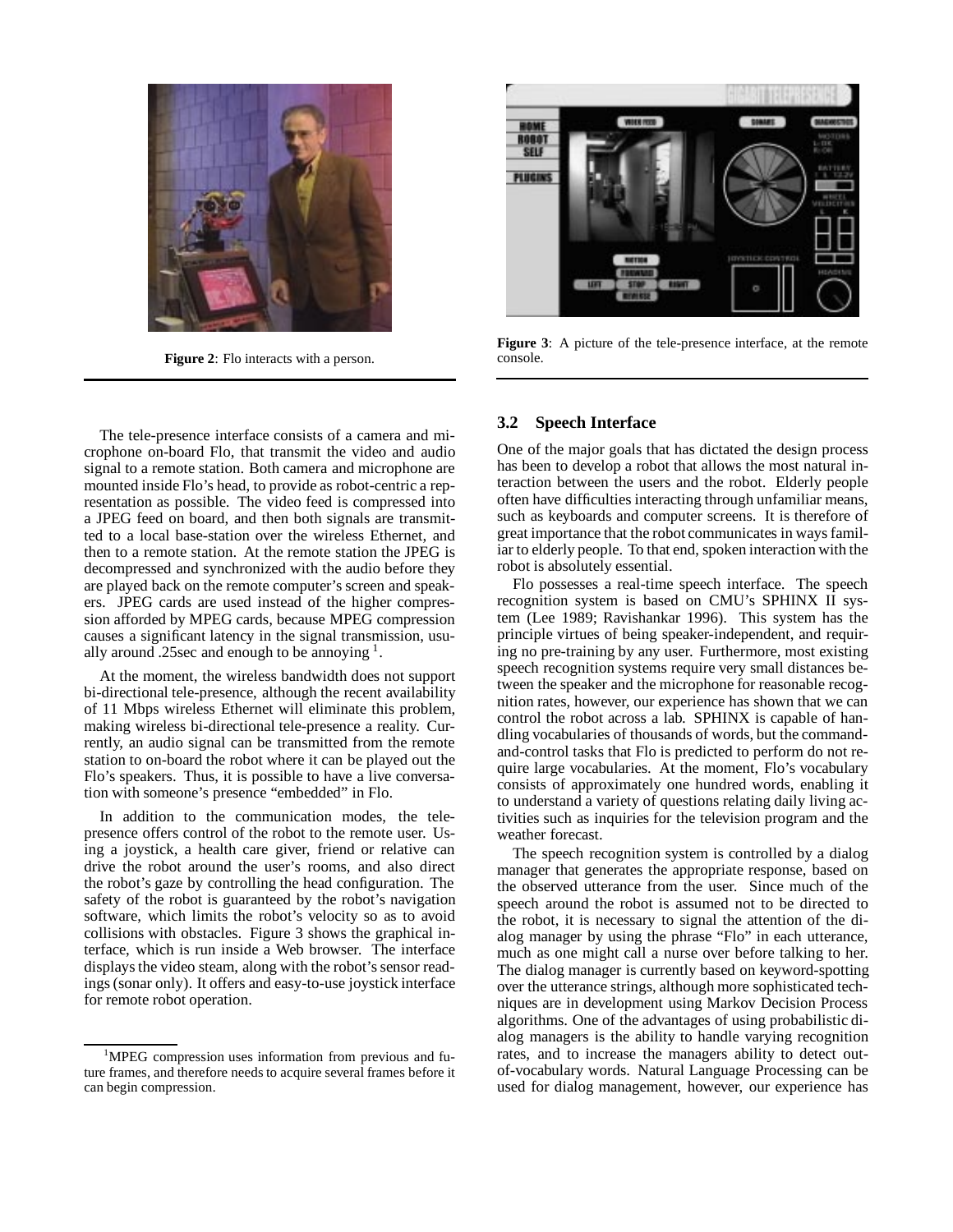| <b>Domain</b>               | # of possible responses |
|-----------------------------|-------------------------|
| Weather                     |                         |
| TV Schedule (ABC, NBC, CBS) |                         |
| Appointment Calendar        |                         |
| MP3 Player                  |                         |
| Time, Date & Location       |                         |
| Miscellaneous               |                         |

**Table 1**: The domains of the dialog manager.

shown that NLP is not necessary for the domains we are addressing. Table 1 lists the information domains that the dialog manager is capable of processing.

The speech synthesis system is Festival, from the University of Edinburgh (Black, Taylor, & Caley 1999) system allows for producing a waveform for any English-language text, in a variety of voices, both male and female, and a variety of accents. When Flo speaks, she produces output to the screen that closely resembles her spoken output, for clarity and for users who may have hearing loss.

The dialog manager has a connection to a number of external sources of information, such as the World Wide Web, and thus is able to answer questions on a number of topics. For example, Flo is able to warn the user of impending bad weather, and can serve as a rudimentary TV guide. Flo also can consult an electronic datebook, reminding the user to take their medication, or that it is time to visit the doctor. Future plans for Flo's dialog include allowing the robot to answer the phone, control the TV and VCR using infrared transmitters, and to control many of the living areas lights and appliances using wireless X10 technology.

The touch-sensitive display is also integrated with the dialog manager; the touch-sensitive display provides input to the dialog manager as if it were also the speech recognizer. When the user presses the "medication" button, this is considered to be equivalent to a user's verbal request to take their medication. The principle difference between information provided by the touch screen and speech recognizer is the very low error rate on the information from the touchscreen. Each button on the screen corresponds to some verbal request that the user can also make.

# **3.3 Face Finding and Tracking**

As mentioned above, Flo's face is equipped with two color cameras actuated by two independent servo motors (one per camera).

Flo uses a neural network approach for face detection, developed by Henry Rowley and colleagues (Rowley, Baluja, & Kanade 1998). This algorithm scans the image using a neural network trained to detect faces in camera images. It reliably finds faces under a wide range of viewing and lighting conditions. Unfortunately, the face finding algorithm requires approximately four seconds per image on Flo's on-board computers. Once a face has been found, a fast color-based tracking algorithm tracks the face at a rate of 15 frame/sec. This rate is sufficient to track people's faces even when they are moving rapidly. While tracking a person's face, the cameras are continually adjusted to keep the person centered in the camera image. Whenever the angle of the cameras surpasses a certain threshold (30 degrees), the whole head is rotated so that the cameras (eyes) can move back to its canonical position.

The ability to find and track faces is important for several reasons. It enables to direct the robot's sensors (in particular, its microphone and its cameras) into the direction of the person. This is important for the speech interface, whose recognition accuracy depends crucially on the strength of the speech signal. While the typical user of speech technology has no difficulties speaking into a microphone at the appropriate distance, cognitive impairment and technology barriers often make it difficult for elderly people to speak into microphones. Thus, the ability to direct the microphone automatically is important.

The ability to track faces is also important for the telepresence interface, specifically when interacting with people that move (or through a moving robot). The current joy-stick interface does not enable the user to *simultaneously* control the robot motion and the camera direction; in fact, the cognitive load of controlling these devices simultaneously is probably too high for health-case professionals without excessive training. Thus, the ability to track the face is essential for being able to interact with a person while the robot is in motion.

Finally, the current face tracking mechanism gives people a feeling of awareness. To an observer whose face is tracked visually, the coordinated motion of "eyes" and the "neck" resembles that of a person. The emotional ramifications are important, since one of our goals is to understand to which extent a robot can become a "social" companion for elderly people.

#### **3.4 Navigation**

Flo inherits its navigation system from a series of mobile robots, previously developed the Robot Learning Laboratories at CMU and the University of Bonn, Germany. These include the tour-guide robots Minerva (Thrun *et al.* 1999) and Rhino (Burgard *et al.* 1999), which successfully exhibited reliable navigation through crowds in unmodified public places (e.g., museums). The description of the navigation system is available elsewhere; thus, we will not describe it here in any depth.

Functionally, the navigation system enables the robot to navigate safely to arbitrary target locations in indoor environments. It does this by first learning a map of the environment, which is represented through a 2D occupancy grid map (Elfes 1989) (see (Thrun, Burgard, & Fox 1999) for a recent extension to 3D building models). Figure 4 shows a learned map of a large-scale indoor environment (left diagram). This specific map stems from a museum in San Jose. On the right side, an architectural drawing of the building is shown for comparison. Maps can be augmented by hand to attach symbolic names to specific places, and to constrain the motion in regions that might cause hazard to the robot or the person (such as: open staircases that the robot currently cannot detect through its sensors). Mapping environments of the size shown here takes in the order of 15 minutes; all software runs in real-time. The ability to learn accurate maps in real-time makes it extremely easy to "install" a robot in a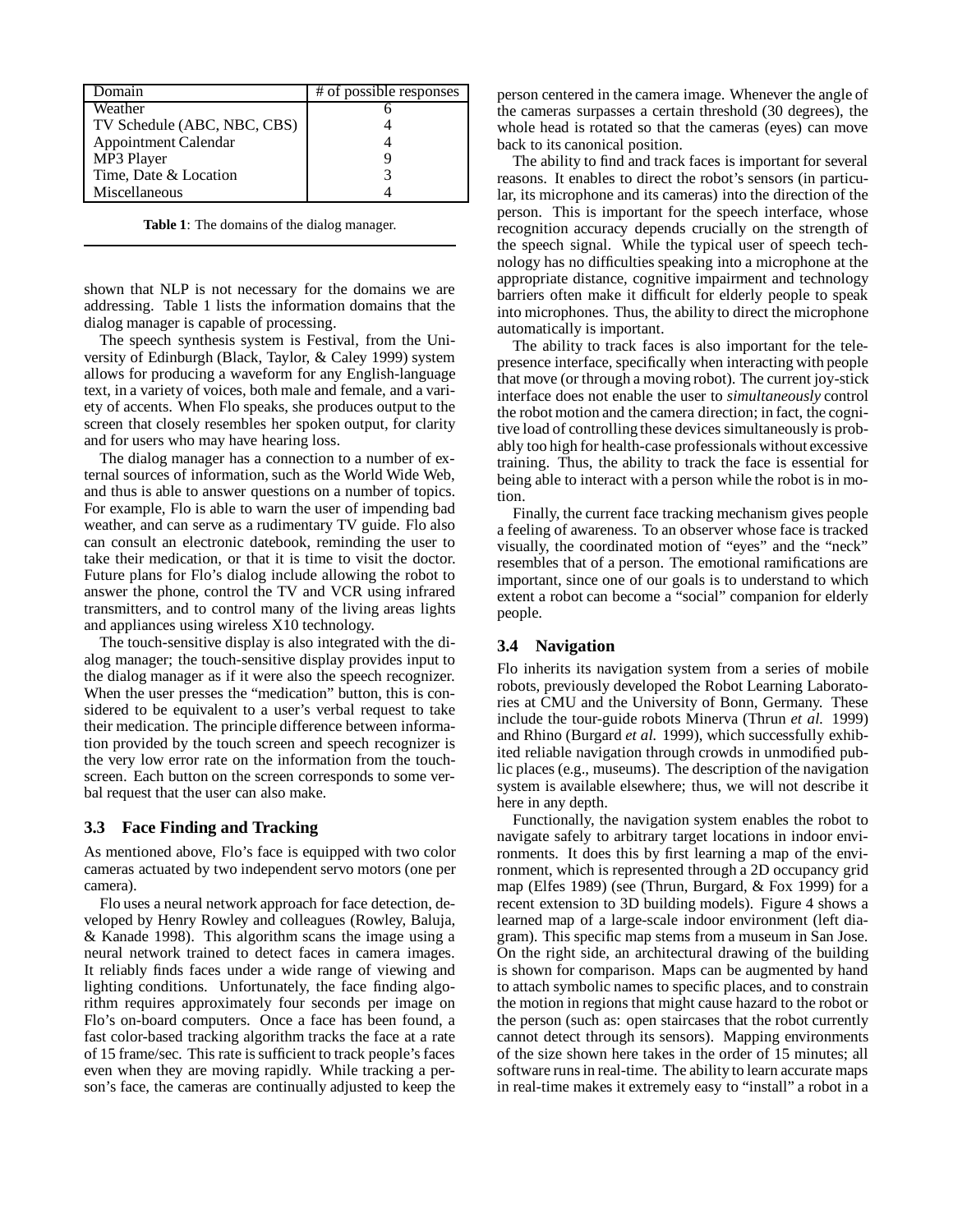

**Figure 4**: Left: Map of the environment shown graphically on the right. This map covers a large open area in the Tech Museum in San Jose, CA. The floor plan was developed by the building's designers; not every line therein corresponds to an actual obstacle (and vice versa). As can be seen, the map is accurate.

new home. Homes do not have to be modified in any way to facilitate robot navigation.

Once a map has been acquired, it enables the robot to maintain an accurate sense of its location in  $x-y$  space, along with its heading direction  $\theta$ . This enables the robot to move to arbitrary target location, and to direct its camera towards items of interest (e.g., stove, the bathroom door). By differencing sensor readings and the learned map, the robot can detect changes in the environment, and in particularly the location of people. The ability to find people is essential for the envisioned care scenario in multiple ways: It facilitates the interaction with the person, for which knowledge of the location of a person is essential. It also makes it possible to analyze people's behavior to detect abnormal situations that require the attention of a care-giver (e.g., a person fell and is unable to get up by himself), and to systematically analyze peoples daily routines. The latter ability to gather data on people's behavior is important. Currently, health care professionals often lack critical data to assess the health status and potential risks for independently living elderly people. For example, people that suffer from low blood pressure are often advised to pause and catch breath after strenuous activities such as raising from a chair; however, whether or not a person adheres to these rules is typically unknown to the health care professional. Knowledge about such could be essential to improve the quality of life and risk assessment for elderly people.

# **4 Current Project Status**

The first hardware prototype shown in Figure 1 has been developed and evaluated. The purpose of this prototype was to establish an "existence proof" to our project partners from the University of Pittsburgh's School of Nursing and CMU's Design Department, and to obtain their feedback on the design of robots for nursing. A secondary goal was to integrate the software described above into a running system. While the robot has not yet been tested with elderly people, feedback by our partners has identify a range of opportunities for improvement.

We also have integrated the software components described above using TCX (Fedor 1993) for inter-process communication. Table 2 shows a "typical" dialogue between the user and the robot. To answer the user's questions, Flo queries the NBC's and CNN's web sites for TV and weather information. Since phrases must begin with the word "Flo," Flo almost never responds to language tokens not directed at the robot. The current repertoire is sufficiently limited to guarantee high recognition accuracy, even if speakers deviate from the pre-programmed syntax. However, while our tests have included non-native speakers, no actual experiments with elderly have been conducted.

Figure 2 shows a person interacting with the robot in one of CMU's corridor. In our own experiments tele-operating the robot through the hallways, we found it extremely easy to navigate the robot and engage it in interactions with people. However, no experiments with health care professionals have been conducted.

# **5 User Feedback**

Flo's "user interface" was recently evaluated in a systematic study involving 10 individuals (robotics graduate students). The students were chosen so that their prior exposure to this project was minimal. They were asked to communicate with the dialog manager without any instruction, although they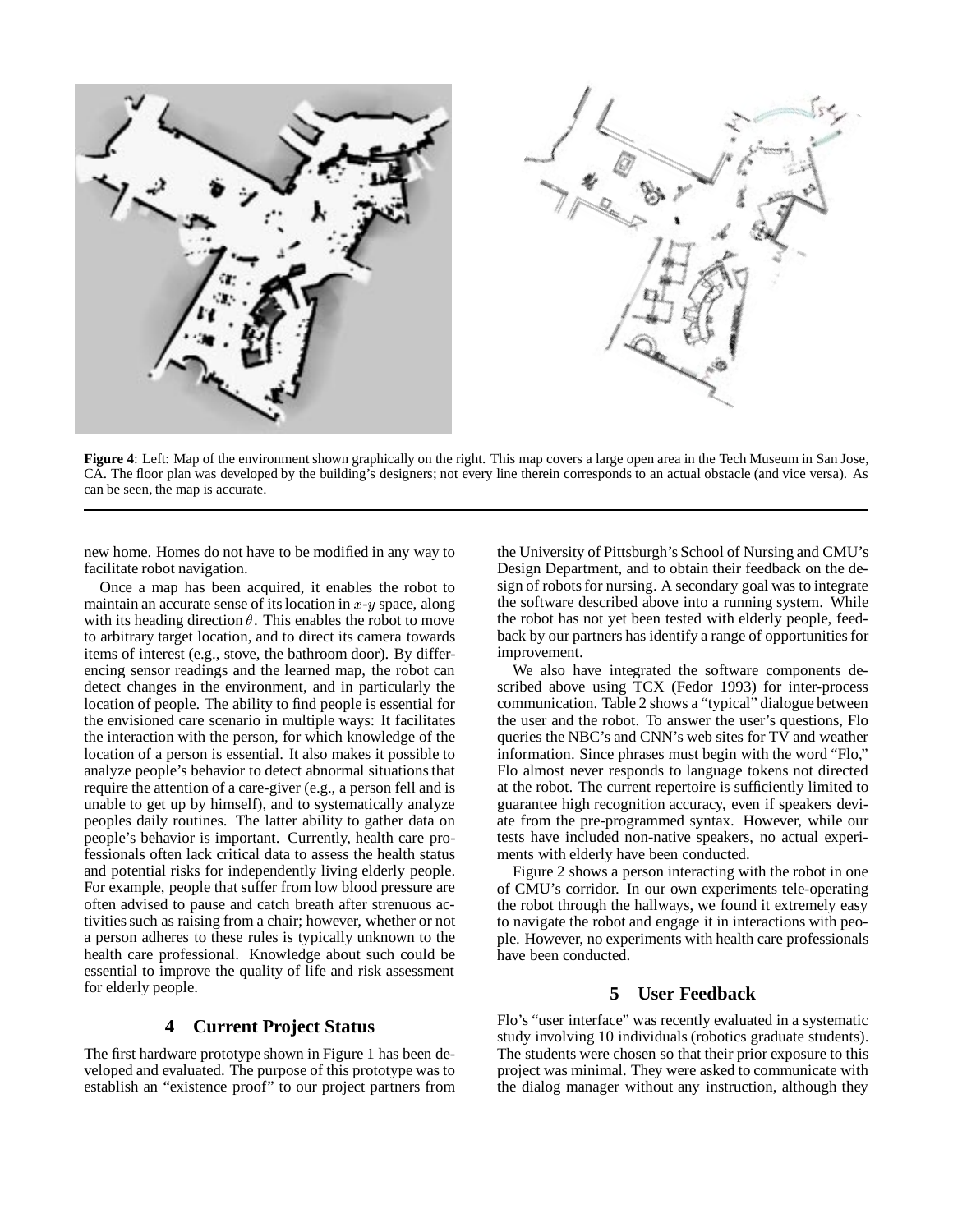| User: | Flo, hello.                                   |
|-------|-----------------------------------------------|
| Flo:  | Hello. What can I do for you.                 |
| User: | Flo, what's the weather?                      |
| Flo:  | Do you mean the today's weather, tomorrow's   |
|       | weather, or the current weather?              |
| User: | Flo, the current weather.                     |
| Flo:  | It is currently raining with a temperature of |
|       | 54 degrees.                                   |
| User: | Flo, thanks.                                  |
| User: | Flo, what's on NBC today?                     |
| Flo:  | NBC is currently airing the Today Show.       |
| User: | Flo, good-bye.                                |
| Flo:  | Good-bye.                                     |
|       |                                               |

**Table 2**: Example dialogue Flo's texts are also displayed on the screen. When answering the question of what's on TV, the robot displays the program for the next hours.

were informed before the experiment began what were the general areas of information that Flo contained. Although the speech recognition system was running, the dialog manager also contained a hidden human operator in a "wizardof-oz" scenario, in case of dramatic failure of the speech recognition system. This precaution was in general not necessary.

The subjects were able to extract useful information, although a number of subjects reported uncertainty as to when the robot was "thinking" (e.g., retrieving information from the web), as opposed to merely waiting to be addressed, indicating that more subtle forms of feedback need to be added. Furthermore, some of the users addressed the robot in unexpected ways, indicating a need for a richer vocabulary and dialog manager. Certain simple functionality also needs to be added, such as asking the robot to repeat itself.

We also performed quantitative analysis of the speech recognition and dialog management systems, over the sample dialogs acquired during the user testing. These results are summarized in Table 3. The word recognition rate was approximately 50%, largely because the vocabulary of the system was not large enough. The dialog manager performance was approximately the same, performing the correct action 50% of the time. Of the 87 errors, about half were as a result of incorrect recognition, and about half of the errors were a result of the users making a request that the dialog manager could not fill (i.e., asking for information the dialog manager did not have). In these cases, the dialog manager performed a best-effort action to fill the request (i.e, returning the information that best matched the request). The nature of the keyword spotting dialog management is that it is difficult to recognize when a request cannot be filled, often because the request lies outside the domains of expertise (and hence the outside the vocabulary) of the system.

Further analysis showed the effects of superior speech recognition. In a second experiment, the text of all the speech samples was compiled and used to build a new speech model with a larger corpus, with approximately twice the vocabulary. The speech samples were then re-processed by the speech recognition system and dialog manager off-

| Speech Recognition                          |
|---------------------------------------------|
| 17/172 (9.9%) exact sentence matches        |
| 593/1182 (50.2%) word recognition rate      |
| Dialog manager                              |
| 85/172 (49.4%) correct actions              |
| 41/172 (23.8%) recognized wrong request     |
| 46/172 (26.7%) performed best-effort action |

**Table 3**: Results of dialog management on user samples, using basic corpus.

line; the results are summarized in Table 4. The word recognition rate increased to 83.7%, however, the dialog manager performance remained at about 50%.

Most importantly, the increase in the speech recognition performance resulted in a dramatic decrease in actions that did not satisfy the user's request. In the majority of cases in both analyses, such incorrect recognition resulted in inappropriate responses. This was a source of substantial annoyance to the users, and therefore it is re-assuring that the level of usability of the system can be boosted simply by enlarging the corpus. It is worth noting that such improvements will only take the system so far, as indicated by the relatively minor increase in the overall system performance. The dialog manager clearly needs to be able to handle a wider range of requests than was originally anticipated, and also (perhaps most importantly) the dialog manager has to be able to recognize when it cannot fulfill a request. These two requirements are driving further development of the dialog manager.

# **6 Current and Future Research**

Based in the initial feedback from our project partners and our first user study, we have begun developing a second, improved robot platform. In particular, the next generation will be equipped with a removable basket at its front. We also are integrating a handle that provides support for people with stability problems. This handle is *not* meant as a walking aid; instead, it will be equipped with a touch sensor that will stop the robot as soon as a person holds onto it. Finally, we plan to add an additional rotational degree of freedom to increase the robot's maneuverability in tight spaces. This robot is currently being developed in collaboration with CMU's Design Department.

In collaboration with the School of Nursing of the University of Pittsburgh, we are currently developing a detailed "script," laying out in detail modes of interaction between nursing robots and people. Finally, we are at the verge of integrating the University of Pittsburgh's system for intelligent scheduling and planning, with the goal of developing an intelligent aid that intelligent management support of daily living activities; in particular intelligent reminding and scheduling.

# **7 Discussion**

This paper reported the initial design and results of a mobile robot aimed at the elderly population. Recognizing the importance of providing care for elderly, we are currently